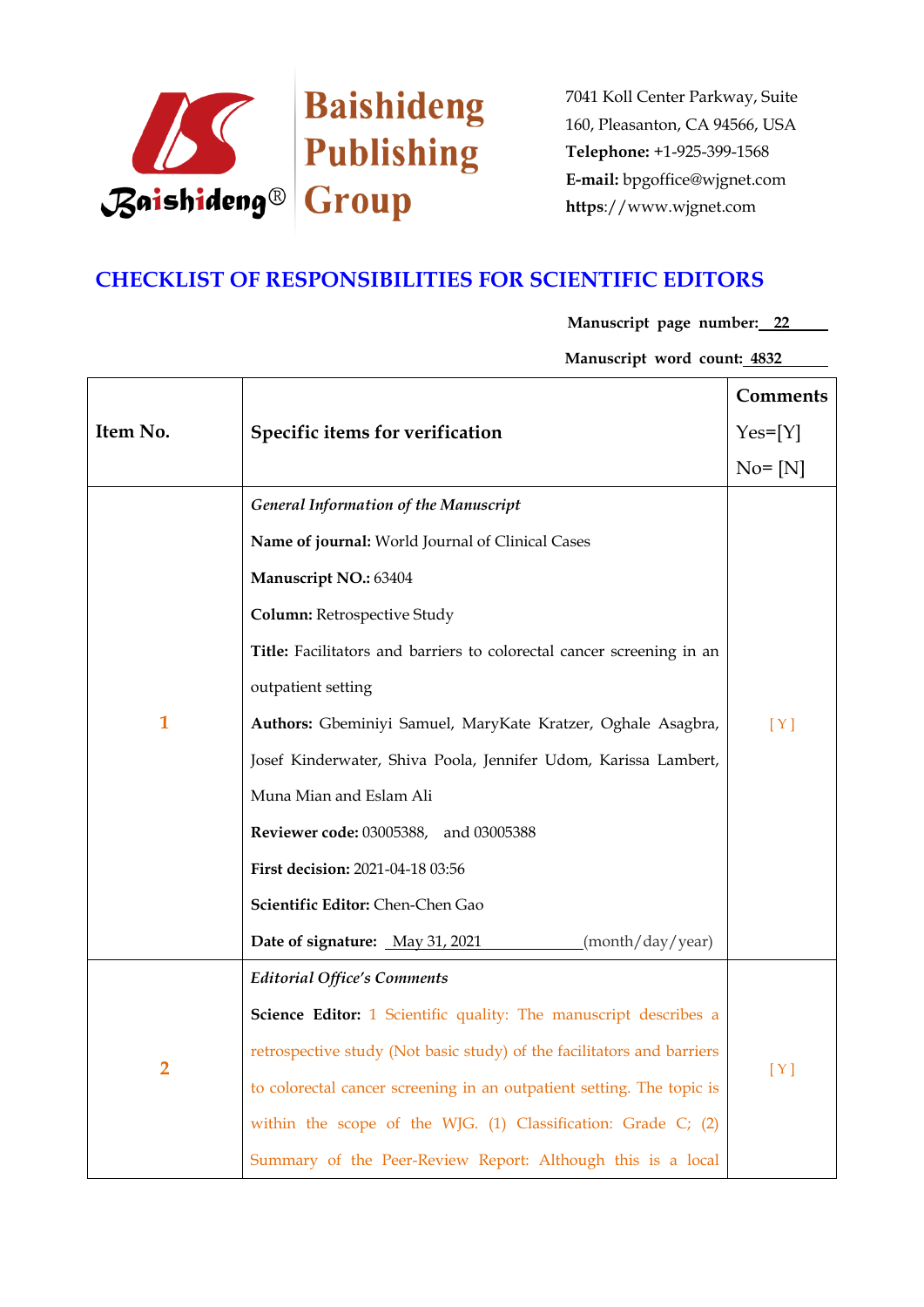

# Baishideng

7041 Koll Center Parkway, Suite 160, Pleasanton, CA 94566, USA **Telephone:** +1-925-399-1568 **E-mail:** bpgoffice@wjgnet.com **https**://www.wjgnet.com

research, this issue is very important to promote people for colorectal cancer screening in most countries, especially in a rural community. The questions raised by the reviewers should be answered; (3) Format: There are 2 tables; (4) References: A total of 11 references are cited, including 2 references published in the last 3 years; (5) Self-cited references: There is no self-cited reference; and (6) References recommendations: The authors have the right to refuse to cite improper references recommended by the peer reviewer(s), especially references published by the peer reviewer(s) him/herself (themselves). If the authors find the peer reviewer(s) request for the authors to cite improper references published by him/herself (themselves), please send the peer reviewer's ID number to editorialoffice@wjgnet.com. The Editorial Office will close and remove the peer reviewer from the F6Publishing system immediately. 2 Language evaluation: Classification: Grade A. 3 Academic norms and rules: The authors provided the Biostatistics Review Certificate, the Institutional Review Board Approval Form. The Written informed consent was not provided. No academic misconduct was found in the Bing search. 4 Supplementary comments: This is an unsolicited manuscript. No financial support was obtained for the study. The topic has not previously been published in the WJG. 5 Issues raised: (1) PMID and DOI numbers are missing in the reference list. Please provide the PubMed numbers and DOI citation numbers to the reference list and list all authors of the references. Please revise throughout; and (2) The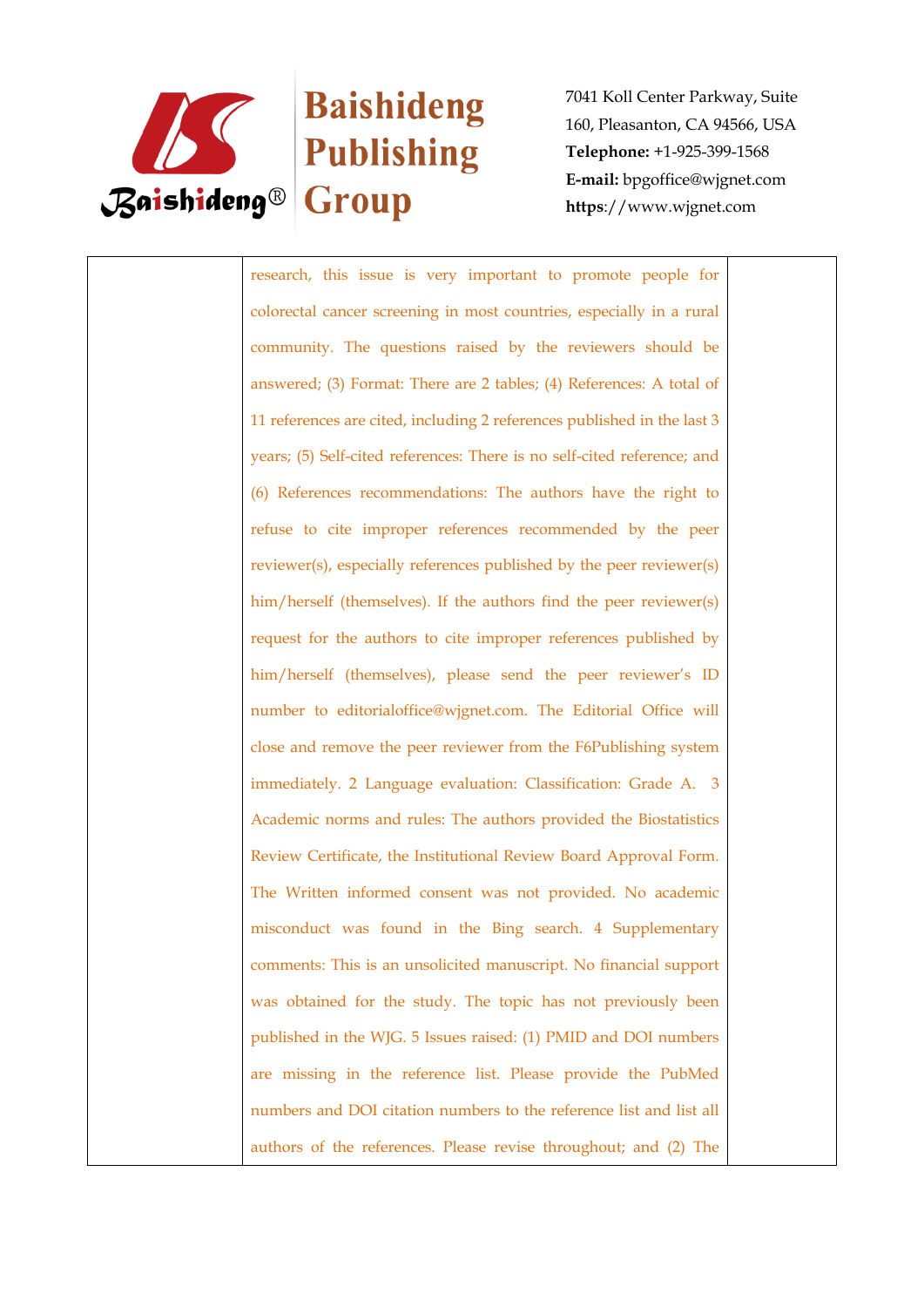

|   | "Article Highlights" section is missing. Please add the "Article        |     |
|---|-------------------------------------------------------------------------|-----|
|   | Highlights" section at the end of the main text. 6 Recommendation:      |     |
|   | Conditional acceptance.                                                 |     |
|   | Company Editor-in-Chief: I recommend the manuscript to be               |     |
|   | published in the World Journal of Clinical Cases.                       |     |
| 3 | The fixed headings are copied.                                          | [Y] |
|   | The title concisely summarizes the main topic of the study and is       |     |
|   | not too long (no more than 18 words). Words such as 'exploration',      |     |
| 4 | 'research', 'analysis', 'observation', and 'investigation' are avoided. | [Y] |
|   | The title does not start with 'The' and does not include any Arabic     |     |
|   | numbers or uncommon abbreviations.                                      |     |
| 5 | A short running title is provided (no more than 6 words).               | [Y] |
|   | The authors' full family (sur)names and full/abbreviated first          |     |
| 6 | names are listed on the title page and are consistent with those        | [Y] |
|   | listed in the signed BPG Copyright License Agreement form.              |     |
|   | 'Author contributions' passage describes the specific<br>The            |     |
|   | contribution(s) made by each author. The author's names are listed      |     |
|   | in the following format: full family (sur)name followed by              |     |
|   | abbreviated first and middles names.                                    |     |
|   | e.g., "Wang CL and Liang L contributed equally to this work; Wang       |     |
| 7 | CL, Liang L, Fu JF, Zou CC, Hong F and Wu XM designed the               | [Y] |
|   | research study; Wang CL, Zou CC, Hong F and Wu XM performed             |     |
|   | the research; Xue JZ and Lu JR contributed new reagents and             |     |
|   | analytic tools; Wang CL, Liang L and Fu JF analyzed the data; and       |     |
|   | Wang CL, Liang L and Fu JF wrote the manuscript. All authors            |     |
|   | have read and approve the final manuscript."                            |     |
|   | The 'Supported by' statement describes the source(s) of financial       |     |
| 8 | support and includes the corresponding identification number(s)         | [N] |
|   | and program ID(s) if available, and contains no spelling errors.        |     |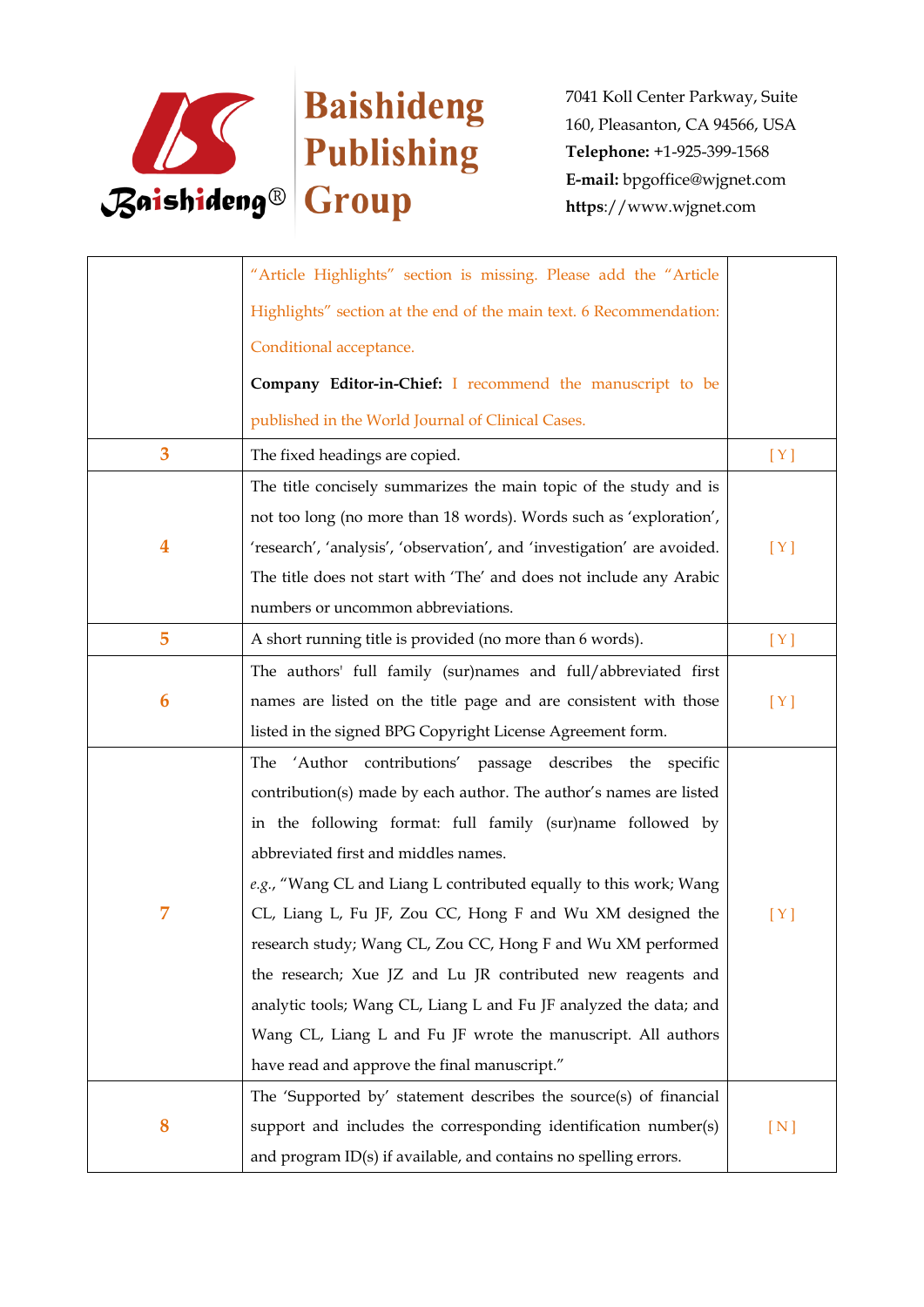

|    | The 'Corresponding author' passage provides the corresponding             |     |
|----|---------------------------------------------------------------------------|-----|
| 9  | author's full first and family (sur)names, abbreviated title $(e.g., MD,$ |     |
|    | PhD), affiliated institute's name and complete postal address             | [Y] |
|    | (including zip code) and e-mail (written in all lowercase), and           |     |
|    | contains no spelling errors.                                              |     |
|    | The Manuscript Tracking information (i.e., Received, Peer review          |     |
|    | started, First decision, Revised, Accepted, Article in press, and         |     |
| 10 | Published online) are provided along with the corresponding editor        | [Y] |
|    | and date for each item, and contain no spelling errors.                   |     |
|    | The Abstract section is formatted according to the article-specific       |     |
|    | style (structured vs unstructured) and word count thresholds, as          |     |
|    | follows:                                                                  |     |
|    | Commentary, Frontier, Diagnostic Advances, Medical Ethics,                | [Y] |
|    | Minireview, Review, Therapeutics Advances, and Topic Highlight:           |     |
|    | Non-structured abstract that is no less than 200 words.                   |     |
| 11 | Field of Vision, Case Report and Letter to the Editor:                    |     |
|    | Non-structured abstract that is no less than 150 words.                   |     |
|    | Research articles: Structured abstract with subsections for AIM (no       |     |
|    | more than 20 words); METHODS (no less than 80 words); RESULTS             |     |
|    | (no less than 120 words); and CONCLUSION (no more than 26                 |     |
|    | words).                                                                   |     |
|    | The 'Key words' list provides 5-10 keywords that reflect the main         |     |
| 12 | content of the study. The first letter of each keyword is capitalized,    | [Y] |
|    | and each keyword is separated by a semicolon.                             |     |
|    | The "citation" contains authors' names and manuscript title. The          |     |
|    | name of the first author should be typed in bold letters; the family      |     |
|    | (sur) name of all authors should be typed with the first letter           | [Y] |
| 13 | capitalized, followed by their abbreviated first and middle initials.     |     |
|    | For example, an article by Jae Moon Yoon, Ki Young Son, Chun Sick         |     |
|    | Eom, Daniel Durrance, Sang Min Park will be written as Yoon JM,           |     |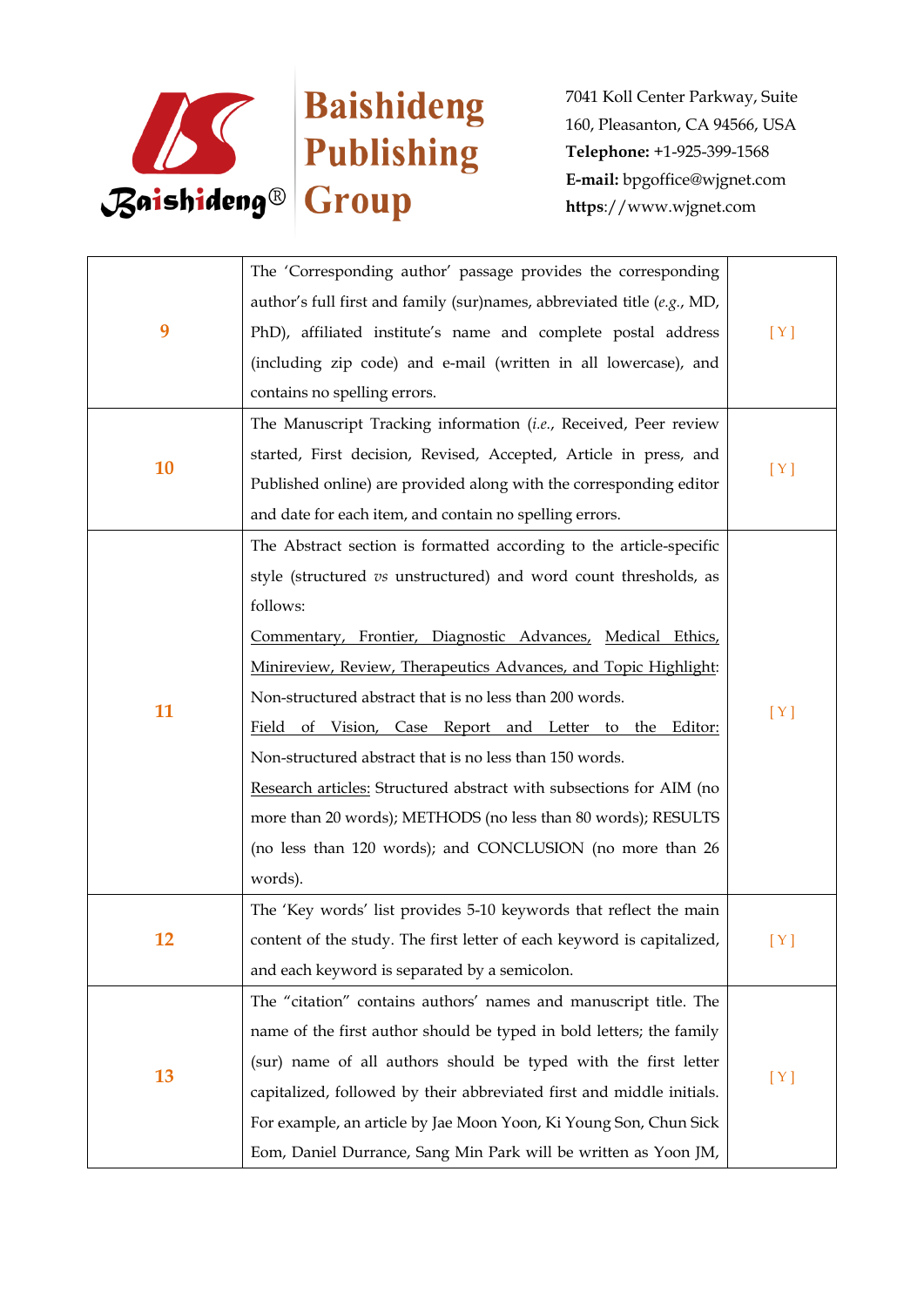

|           | Son KY, Eom CS, Durrance D, Park SM. Pre-existing diabetes                 |     |
|-----------|----------------------------------------------------------------------------|-----|
|           | mellitus increases the risk of gastric cancer: A meta-analysis. World J    |     |
|           | Gastroenterol 2019; In press                                               |     |
|           | The 'Core tip' provides a summary (less than 100 words) of the             |     |
| 14        | study that outlines the most innovative and important arguments            |     |
|           | and core contents of the paper and will serve to effectively attract       | [Y] |
|           | readers.                                                                   |     |
|           | The 'INTRODUCTION' section clearly describes the relevant                  |     |
|           | background information for the study. Only the most relevant and           |     |
|           | current (within the past 5 years) literature is cited, with the            |     |
|           | exception of rare instances of seminal literature citations. All           |     |
|           | technical terms and/or abbreviations are explained and/or defined,         |     |
|           | with the full name of abbreviations given upon first appearance in         |     |
| 15        | the text and the abbreviation presented in parentheses [i.e.,              | [Y] |
|           | "computed tomography (CT)"]. First-person pronouns (e.g., 'I',             |     |
|           | 'we') are used appropriately to clearly indicate the work performed        |     |
|           | by the author(s). When weaknesses of previous studies are                  |     |
|           | described in the text to highlight the innovations related to the          |     |
|           | current study, the information is presented carefully.                     |     |
|           | The 'MATERIALS AND METHODS' section clearly and accurately                 |     |
|           | describes all materials and methods used to obtain the data                |     |
| <b>16</b> | presented in the article and is adequate for a reader to repeat the        | [Y] |
|           | study.                                                                     |     |
| 17        | The 'RESULTS' section concisely describes the observational and            |     |
|           | experimental results. Representative data and data that have               |     |
|           | scientific significance are emphasized. Data is presented in either        |     |
|           | the text, a table or figure (i.e., chart, diagram, graph or image), but is | [Y] |
|           | not repeated among each. Information presented in the tables and           |     |
|           | figures clearly describes the trends, meaning, and inferences.             |     |
|           | Results described in textual form are accurate, concise and clear.         |     |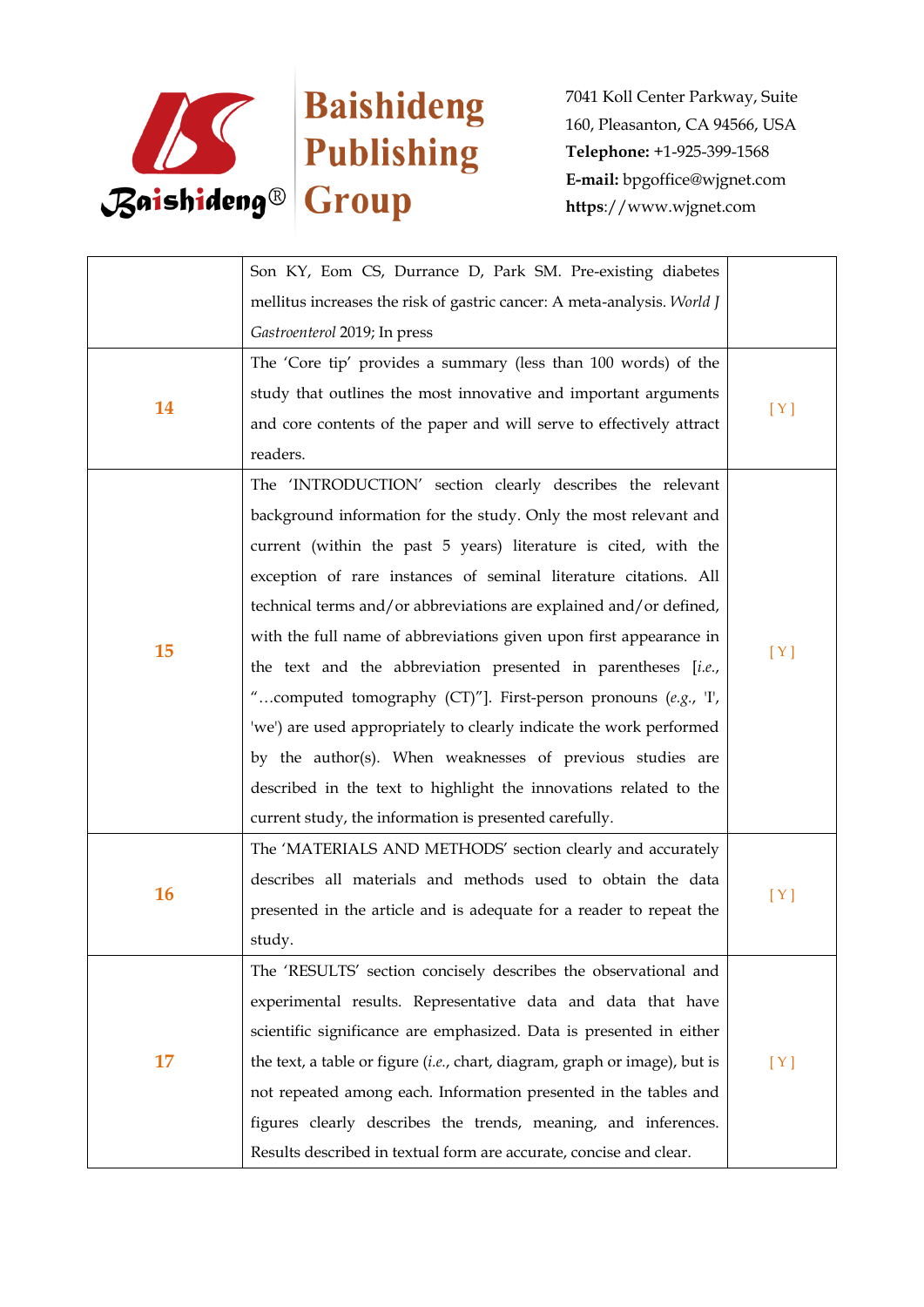

| <b>18</b> | Statistical symbols are accurate. Statistical significance is expressed                         |     |
|-----------|-------------------------------------------------------------------------------------------------|-----|
|           | as ${}^{a}P$ < 0.05, ${}^{b}P$ < 0.01 (P > 0.05 usually does not need to be denoted).           |     |
|           | If there are other series of P values, $\epsilon P < 0.05$ and $\frac{dP}{dP} < 0.01$ are used, | [Y] |
|           | and a third series of P values is expressed as $\mathbb{P}$ < 0.05 and $\mathbb{P}$ < 0.01.     |     |
|           | Statistical data is expressed as mean ± SD or mean ± SE.                                        |     |
|           | The 'DISCUSSION' section (1) describes the main purpose and                                     |     |
|           | hypothesis of the study; (2) summarizes the most important results;                             |     |
|           | (3) illustrates and explains the results (but does not simply repeat                            |     |
|           | the data) and draws conclusions or inferences based on the results;                             |     |
| 19        | (4) points out the limitations of the study and their impact on the                             | [Y] |
|           | results, as well as proposes further advice on future research                                  |     |
|           | $topic(s)$ or direction $(s)$ ; and $(5)$ describes the theoretical significance                |     |
|           | and practical value of the findings.                                                            |     |
|           | The 'ACKNOWLEDGEMENTS' section expresses gratitude to any                                       |     |
|           | individuals or organizations for technical support (i.e., providing                             |     |
|           | instrumentation, equipment or experimental materials, and/or                                    |     |
| 20        | assistance in experimental work), non-technical services (i.e., useful                          | [N] |
|           | inspiration, suggestions, guidance, or review), and/or any other                                |     |
|           | auxiliary work.                                                                                 |     |
|           | The 'ARTICLE HIGHLIGHTS' section provides comments for                                          |     |
| 21        | original articles in accordance with the specified format.                                      | [Y] |
|           | The 'REFERENCES' section lists the references in the Vancouver                                  |     |
|           | style. This style uses Arabic numeral in-text citations based on the                            |     |
| 22        | order of the first appearance of a source in the text. For citations                            |     |
|           | where the author's name is indicated in the text, a superscript                                 |     |
|           | number should be placed following the name (i.e, "Pang et al"). For                             | [Y] |
|           | citations where no author is indicated, a superscript number should                             |     |
|           | be placed at the end of the sentence. Respective examples are: "Ma <sup>[1]</sup>               |     |
|           | reported ", "Pan et al <sup>[2-5]</sup> indicated "; "PCR has a high                            |     |
|           | sensitivity <sup>[6,9]</sup> ." No superscript numbers are used when the                        |     |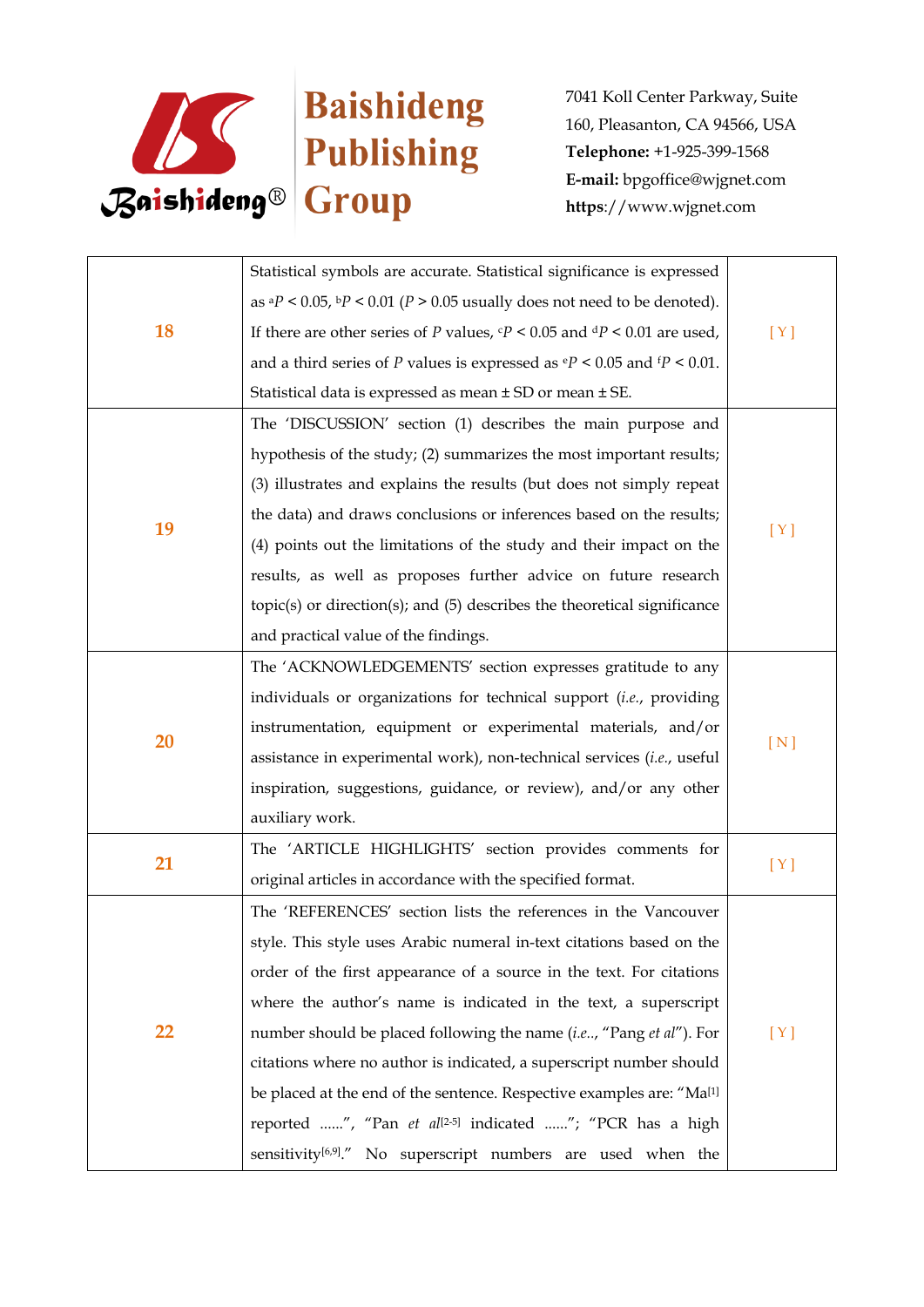

|           | reference number is described in the text; for example, "The                        |     |
|-----------|-------------------------------------------------------------------------------------|-----|
|           | experimental method used has been described in reference [8]." The                  |     |
|           | style of reference citations in tables is the same as that in the text              |     |
|           | $(e.g., Pan et al[2-5], please see reference [8]).$                                 |     |
|           |                                                                                     |     |
|           |                                                                                     |     |
|           |                                                                                     |     |
|           |                                                                                     |     |
|           |                                                                                     |     |
|           | Journal references have been verified to ensure that there are no                   |     |
|           | duplicate references and that the PMID numbers are correct. For                     |     |
|           | references not yet included in PubMed: the name of Chinese                          |     |
|           | journals is spelled out using Chinese Pinyin, with the first letter of              |     |
| 23        | each word capitalized (e.g., Shijie Huaren Xiaohua Zazhi); the name of              | [Y] |
|           | journals in other languages are listed according to indexing                        |     |
|           | information retrieved from Google. Book references are presented                    |     |
|           | with all the information relevant to the electronic version.                        |     |
|           | The number of cited references is appropriate for the article type, as              |     |
|           | follows:                                                                            |     |
|           | Commentary: no less than 50;                                                        |     |
| 24        | Review: no less than 100;                                                           | [Y] |
|           | Article: no less than 30/26;                                                        |     |
|           | Case Report and Letter to the Editor: no less than 1.                               |     |
|           | The ethics-related statements are provided in accordance with the                   |     |
| 25        | manuscript type (e.g., Manuscript No.-Institutional review board                    | [Y] |
|           | statement, Manuscript No.-Animal care and use statement, etc.).                     |     |
|           | The names of the peer reviewers and the scientific editor are present               |     |
| <b>26</b> | at the end of the paper $(e.g., P\text{-}Reviewer: Hugot D \text{ S-Editor: Wang})$ | [Y] |
|           | JL).                                                                                |     |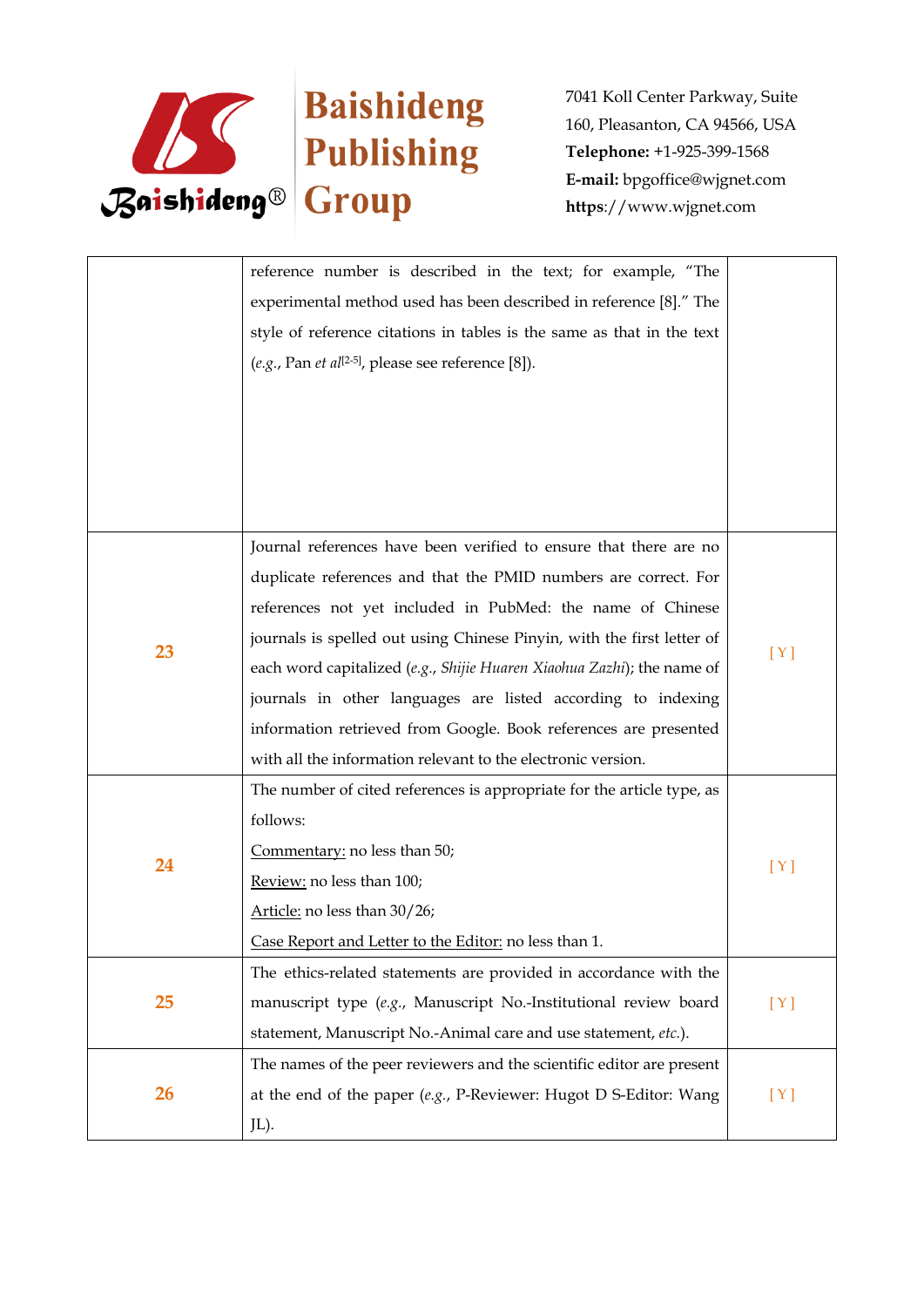

|    | The order and numerical labeling of tables and figures is consistent               |     |
|----|------------------------------------------------------------------------------------|-----|
|    | with their appearance and presentation in the text. Symbols in                     |     |
|    | tables $(e.g., +, -, \times, +, *)$ correctly correspond to the definitions in the |     |
|    | footnotes. Only one legend is provided for each multi-panel figure                 | [Y] |
| 27 | consisting of color graphs, black and white graphs, or line graphs                 |     |
|    | that depicts data of the same theme. For example: Figure 1                         |     |
|    | Pathological changes in atrophic gastritis tissue before and after                 |     |
|    | treatment. A: ; B: ; C: ; D: ; E: ; F:                                             |     |
|    | Split pictures include flow charts, line graphs, histograms, and                   |     |
| 28 | graphs including text. Unsplit pictures include meta-analysis                      | [N] |
|    | diagrams, PCR amplification curves, and survival curves.                           |     |
|    | The author(s) highlighted the changes made to the manuscript                       |     |
| 29 | according to the peer-reviewers' comments.                                         | [Y] |
|    | The responses to the peer-reviewers' comments are consistent with                  |     |
| 30 | the changes made to the manuscript.                                                | [Y] |
|    | The revised manuscript is provided (file name: Manuscript                          |     |
|    | No.-Review; e.g., 870- Review).                                                    |     |
| 31 | The letter of peer-reviewers' comments is provided (file name:                     |     |
|    | Manuscript No.-Peer-review(s); e.g., 870-Peer-review(s)).                          | [Y] |
|    | response letter is provided (file name: Manuscript<br>The                          |     |
|    | No.-Answering reviewers; e.g., 870-Answering reviewers).                           |     |
|    | The related ethics and relevant documents are provided, such as (1)                |     |
| 32 | Approved grant application form(s) or funding agency copy of any                   |     |
|    | approval document(s) (file name: Manuscript No.-Grant application                  |     |
|    | form(s)); (2) Biostatistics review certificate (file name: Manuscript              |     |
|    | No.-Biostatistics statement); (3) Conflict-of-interest statement (file             | [Y] |
|    | name: Manuscript No.-Conflict-of-interest statement); (4) Clinical                 |     |
|    | trial registration statement (file name: Manuscript No.-Clinical trial             |     |
|    | registration statement); (5) Institutional review board approval form              |     |
|    | or document (file name: Manuscript No.-Institutional review board                  |     |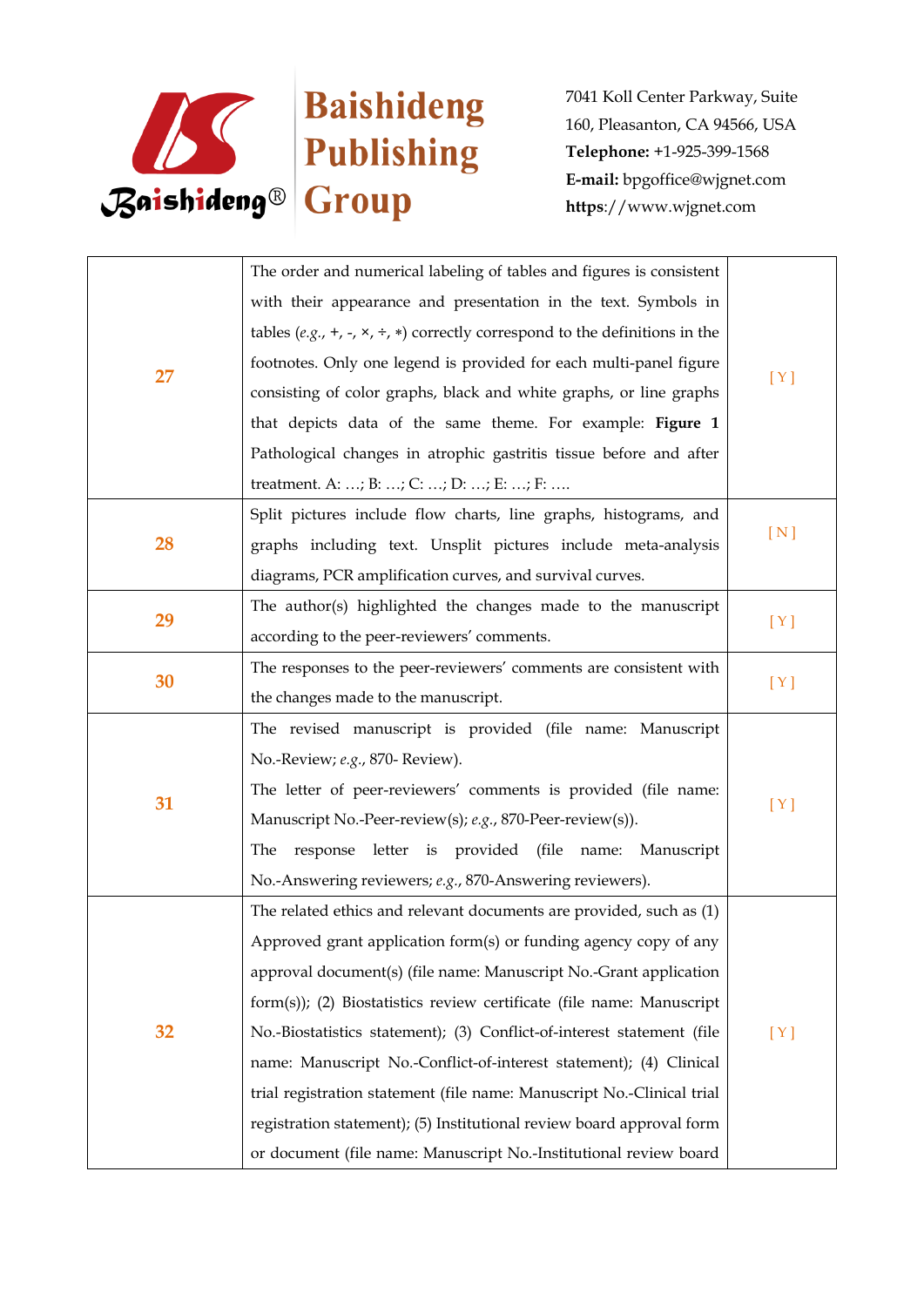

|    | statement); (6) Institutional animal care and use committee               |     |
|----|---------------------------------------------------------------------------|-----|
|    | document<br>approval<br>form<br>(file<br>Manuscript<br>or<br>name:        |     |
|    | No.-Institutional animal care and use committee statement), and (7)       |     |
|    | Signed informed consent form(s) or document(s) (file name:                |     |
|    | Manuscript No.-Informed consent statement).                               |     |
|    | All authors signed the BPG Copyright license agreement form (file         |     |
| 33 | Manuscript No.-Copyright<br>license<br>agreement;<br>name:<br>e.g.,       | [Y] |
|    | 870-Copyright license agreement).                                         |     |
|    | The language certificate provided by authors who are non-native           |     |
| 34 | speakers of English meets the BPG requirements (file name:                | [N] |
|    | Manuscript No.-Language certificate; e.g., 870-Language certificate).     |     |
|    | The photos licensed in the Agreement for Use of Personal Photos           |     |
| 35 | are consistent with those in the paper (file name: Manuscript             |     |
|    | No.-Agreement for use of personal photos; e.g., 870-Agreement for         | [N] |
|    | use of personal photos).                                                  |     |
|    | This document (Checklist of Responsibilities for Scientific Editors)      |     |
| 36 | has been saved under the file name: manuscript No.-Scientific             | [Y] |
|    | editor work list (e.g., 870-Scientific editor work list).                 |     |
|    | A CrossCheck investigation (an effective tool for detecting unoriginal    |     |
|    | content, enabling our editors to preserve the journal's integrity and     |     |
|    | the authors' copyright) has been performed for the manuscript via         |     |
|    | the website: http://www.ithenticate.com/. The results document            |     |
|    | contains the following information for the manuscript: "Name of           |     |
| 37 | journal", "Manuscript No.", "Columns", "Title" and "Author list".         | [Y] |
|    | The Figure of the CrossCheck results is saved in JPEG format (.jpg) at    |     |
|    | 1440 $\times$ 680 pixel resolution. The PDF of the CrossCheck results has |     |
|    | been saved under the file name: manuscript No.- CrossCheck report         |     |
|    | (e.g., 870-CrossCheck report). The Google searches have also been         |     |
|    | performed to further ensure publication of original content.              |     |
| 38 | The text of the manuscript is typed in Book Antiqua font, 12 pt, with     | [Y] |